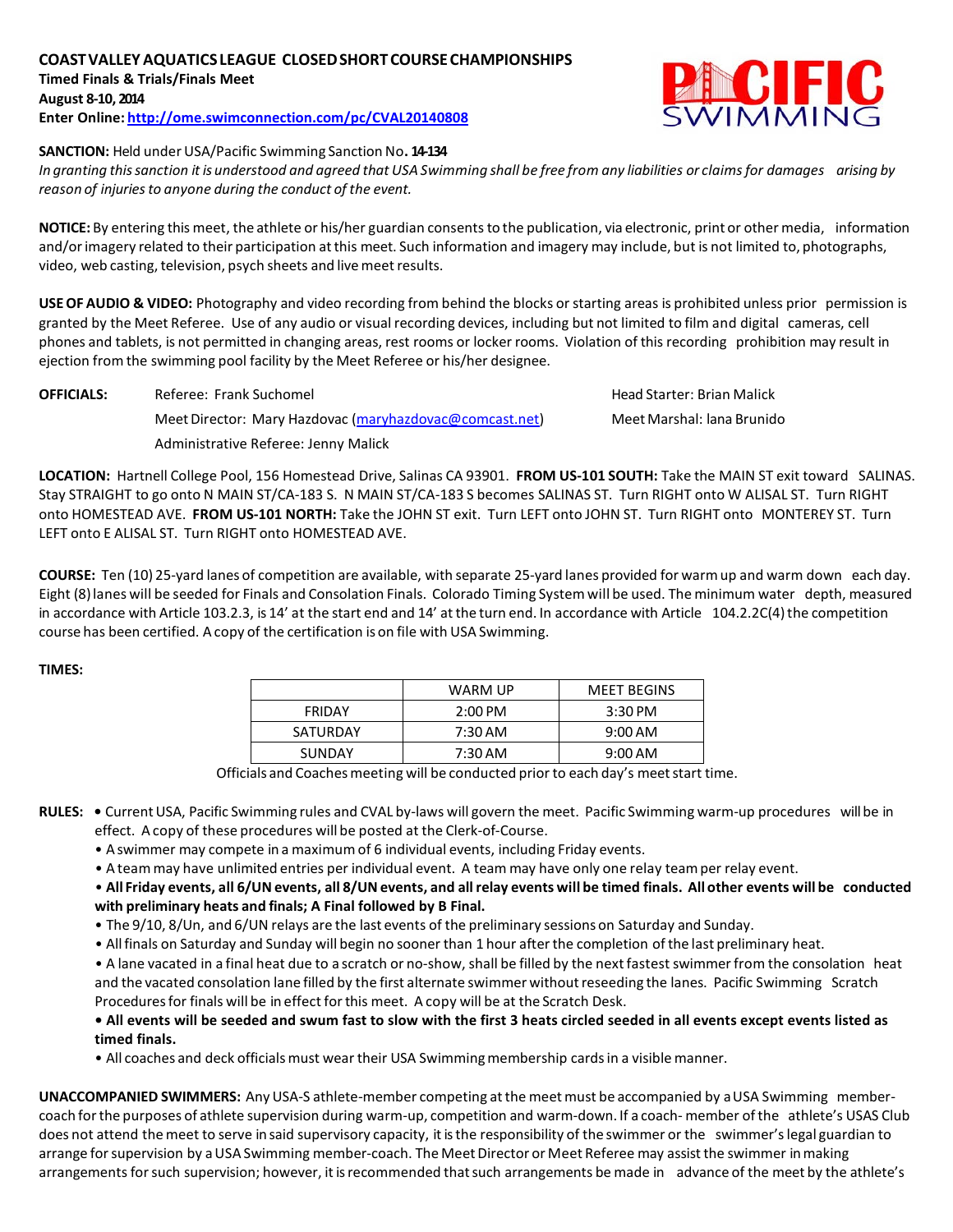USAS Club Member-Coach. The swimmer must be certified by aUSA Swimming member-coach as being proficient in performing a racing starter or must start the race in the water. It is the responsibility of the swimmer or the swimmer's legal guardian to ensure compliance with this requirement. No propane heater is permitted except for the snack bar/meet operations.

RESTRICTIONS: • Glass containers of all kinds, sale and use of alcoholic beverages and tobacco products are prohibited in all areas of the meet venue which includes the pool deck, locker rooms, spectator seating, standing areas, and in all areas used by swimmers, during the meet and during warm-up periods.

• No propane heater ispermitted except forthe snack bar/meet operations.

•Except where venue facilities require otherwise, changing into or out of swimsuits other than in locker rooms or otherwise designated areas is not appropriate and is strongly discouraged.

**2014USA Facilities Standards:** 103.18 AUTOMATIC OFFICIATINGEQUIPMENT .2/M/Installation and safety: Equipmentshall be installed so that it will not interfere with swimmers' start, turns orfinish and the normal overflow functions of the pool water recirculation system. All deck-level wiring shall carry no more than 12 volts.

**ELIGIBILITY: •** Swimmers must be current members of USA-S and enter their name and registration number on the meet entry card as shown on their Registration Card. If this is not done, itmay be difficult to match the swimmer with the registration and times database. The clerk of course must check all swimmer registrations against the SWIMS database and if not registered, the Meet Director shall accept the registration at the meet (a \$10 surcharge will be added to the regular registration fee).Duplicate registrations will be refunded by mail.

• Thismeet is only open to qualified swimmers, belonging to a CVAL team (CAB, CRUZ, GGST, MBSC, MCAT, SBA, SLUG, and SEA).

• Registered USA Swimming individuals participating on other USA Swimming teamsmay participate on a CVAL team ifthey have declared themselves unattached prior to their first CVAL meet, have swum exclusively at their CVAL team practices and meets during the regular season, and meet any other requirements placed upon USA Swimming individuals participating in CVAL events. • All swimmers 18 & under must have swum in a minimum of 2 events in at least one league meet during the 2014 CVAL season to be eligible for 2014 CVAL Championship participation.

- Swimmers 19 years of age and over may swim prelims only and will not score points.
- The swimmers age will be the age of the swimmer on the first day of the meet.
- Entries with "NO TIME" will be accepted.

**ENTRY FEES:** \$8.00 participation fee perswimmer, \$2.75 per individual event, and \$9.00 perrelay entry. Fees must be included with entries. Checks only. NO REFUNDS except as noted in the relay entries.

| Make checks payable to: | <b>CVAL</b>             |
|-------------------------|-------------------------|
| Mail with entries to:   | Mary Hazdovac           |
|                         | 1117 Piedmont Avenue    |
|                         | Pacific Grove, CA 93950 |

**RELAY ENTRIES:** COACHES must complete the relay entry form with instructions at the end of meetsheet. No deck entered relay teams will be accepted. No deck entered relay swimmers will be accepted.

**ONLINE ENTRIES:** To enter online, go to <http://ome.swimconnection.com/pc/CVAL20140808> to receive an immediate entry confirmation. The "billing information" emailshould be broughtto the meet as proof of entry. This method requires payment by credit card using a secure site. Swim Connection LLC charges a processing fee for this service, equal to \$1 per swimmer plus 5% of the total entry fees. Please note that the processing fee is a separate fee from the entry fees. If you do not wish to pay the processing fee, enter themeet using amail entry. Entering online is a convenience, is completely voluntary, and isin no way required or expected of a swimmer by Pacific Swimming. Online entries will be accepted through Wednesday, July 30, 2014. Relays entries may NOT be entered online.

**MAILEDOR HAND DELIVERED ENTRIES:** Entries must be on the attached consolidated entry form. Forms must be filled out completely and printed clearly with best short course time for each event. Entered times must be submitted in yards. "No Time" entries will be accepted. Entries must be postmarked by midnight, Monday, July 28, 2014 or hand delivered to the Monterey Peninsula College Pool Office by 6:30 p.m. Wednesday, July 30, 2014.No late entries will be accepted. No refunds will be made, exceptfor mandatory scratch downs. Requestsfor confirmation ofreceipt of entries should include a self- addressed envelope.

**HY-TEK ENTRIES:** Download Hy-Tek File and e-mail entries: Hy-Tek file available for download at [www.montereyswim.org,](http://www.montereyswim.org/) E-mail entry (entry.zip file) will be accepted only when received with an attached Word or.pdf file including electronic signature of coach and will be dated as official at that time. Full payment (single teamcheck) for an e-mail entry must be postmarked within 48 hours of the e-mail entry. Deletions will NOT be refunded. If you do not have Hy-Tek entry software Hy-tek lite can be downloaded free of charge at [http://www.hy](http://www.hy-tekltd.com/downloads.html)[tekltd.com/downloads.html.S](http://www.hy-tekltd.com/downloads.html)ubmission deadline: Monday, July 28, 2014 to maryhazdovac@comcast.net.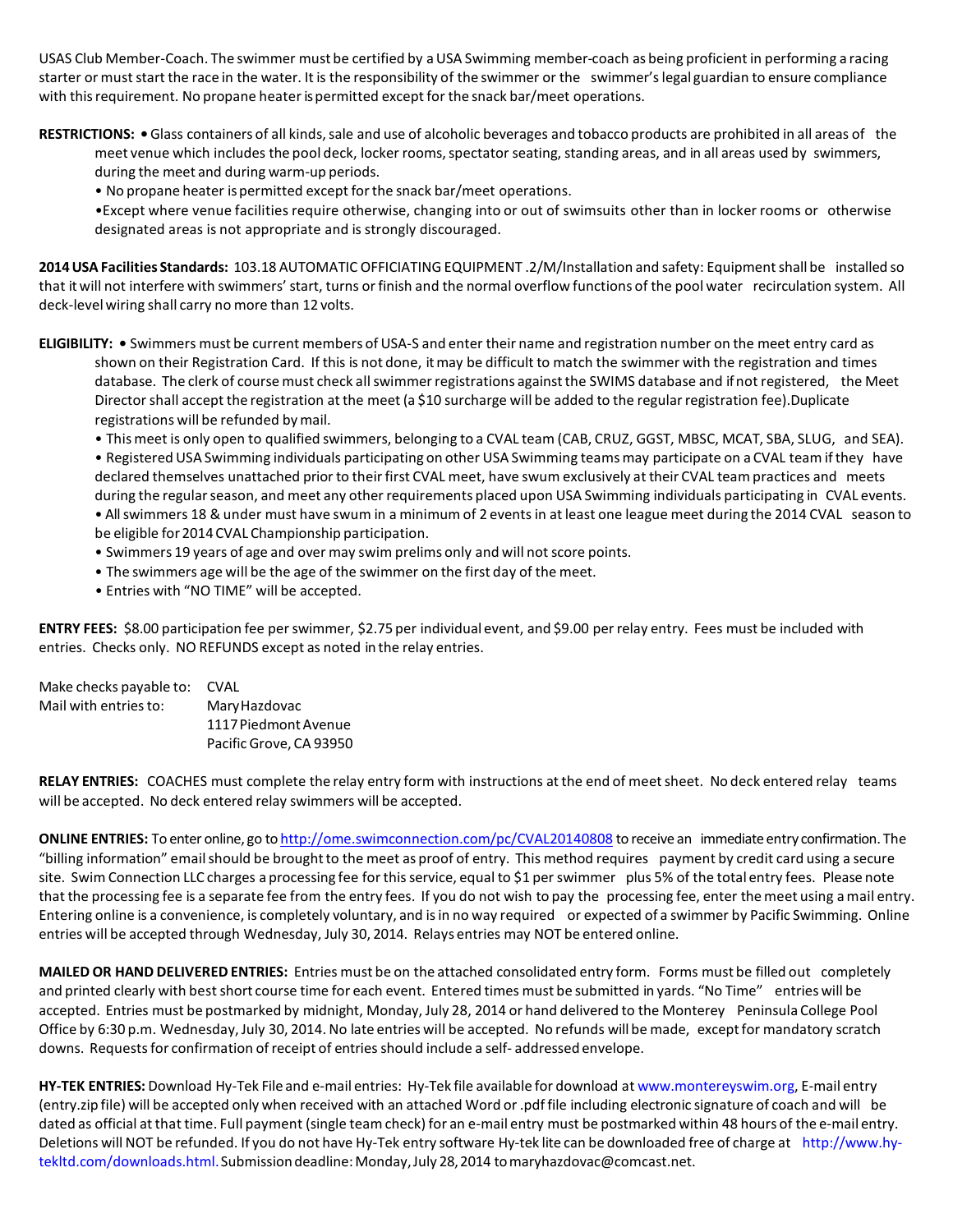**CHECK-IN:** The meet will be deck-seeded. Swimmers must check in at the Clerk-of-Course. Close of check-in for all events shall be no more than 60 minutes before the estimated time of the start of the first heat of the event. No eventshall be closed more than 30 minutes before the scheduled start of the session. Swimmers who do not check in will not be allowed to compete in the event.

**SCRATCHES:** The Pacific Swimming scratch rules will be enforced. A copy will be posted at the clerk-of-course.

**TIMED FINAL EVENTS:** Swimmers entered in an individual event that have checked in for that event, must swim in the event unless they notify the clerk ofthe course before seeding for that event has begun. Swimmers who miss an event they have checked in for will no longer be penalized by the loss of the next event they have entered.

**TRIAL & FINAL EVENTS SCRATCHES:** • Pacific Swimming scratch rules will be enforced. A copy will be posted at the clerk-of-course.

• Swimmers entered in a preliminary individual even in a Trials & Finals meet that is seeded on deck that have check in for that event, must swim in the event unless they notify the Clerk of the Course before seeding for that has begun that they wish to scratch. Failure to swim in an event will result in being barred from their next preliminary individual event in which the swimmer is entered on that day or the next meet day, whichever is first.

• Any swimmer qualifying for any level of finals in an individual event who does not wish to compete must scratch within 30 minutes after the announcement of qualifiers. During this period, qualifiers may also notify the referee that they may not intend to compete in the consolation finals or finals. In this case, they must declare their final intention within 30 minutes after the announcement of qualifiers following their individual preliminary event.

• Any swimmer qualifying for a consolation final or final race in an individual event who fails to show up in said consolation final or final race prior to calling the alternate shall be barred from the remainder of any final events for that day. Should the swimmer have no additional final events for that day they will be barred from their next preliminary event on the next day of the meet they are entered.

• If the No-Show occurs on the last day that the swimmer is entered in an individual event in the meet, and no other individual event penalty is applicable, the swimmer shall then be fined \$25.00. The fine will be increased to \$100.00 if after 30 days of receiving the letter of notification the party has not made the payment.

**AWARDS:** CVAL Medals:  $1^{st}$ -8<sup>th</sup> place in individual events and  $1^{st}$ -3<sup>rd</sup> place in relay events CVAL Ribbons:  $9^{th}$ -16<sup>th</sup> place in individual events and  $4^{th}$ -8<sup>th</sup> place in relay events

Special Awards: High point boy and girl in each age group.  $1^{st}$ -3<sup>rd</sup> place championship teams.

6/UN swimmers competing in 8/UN events will be awarded and scored separately.

**SCORING:** Individual to 16 places: 20, 17, 16, 15, 14, 13, 12, 11, 9, 7, 6, 5, 4, 3, 2, and 1 points. Relay events to 8 places: 40, 34, 32, 30, 28, 26, 24, 22, points.

**ADMISSION:** Free. A three-day program will be available forsale.

**REFRESHMENTS:** Afullservice snack bar will be available Friday, Saturday, and Sunday providing breakfast, lunch, and dinner. Picnic areas are available outside the facility. Small personal-sized coolers with healthy swimmer snacks, not to exceed 11 inches in one dimension, are allowed inside facility.

**PARKING:** No RV or overnight parking. Competition facilities will not be available after meet hours.

| <b>EVENTSUMMARY</b>  |                    |                |                |                |                |                |  |  |
|----------------------|--------------------|----------------|----------------|----------------|----------------|----------------|--|--|
|                      | 6/UN               | 8/UN           | 9/10           | 11/12          | 13/14          | 15/18          |  |  |
| Friday               |                    |                | 200 Free       | 200 Free       | 500 Free       | 500 Free       |  |  |
|                      | 100 IM             | 100 IM         | 100 IM         | 100 IM         | 200 IM         | 200 IM         |  |  |
| Saturday             | 50 Free            | 50 Free        | 50 Free        | 50 Free        | 50 Free        | 50 Free        |  |  |
|                      | 25 Back            | 25 Back        | 50 Back        | 50 Back        | 100 Back       | 100 Back       |  |  |
| Saturday Relays      | 100 Mixed Med.     | 100 Med. Relay | 200 Med. Relay | 200 Med. Relay | 200 Med. Relay | 200 Med. Relay |  |  |
|                      | Relav              |                |                |                |                |                |  |  |
|                      | 25 Free            | 25 Free        | 100 Free       | 100 Free       | 100 Free       | 100 Free       |  |  |
| Sunday               | 25 Breast          | 25 Breast      | 50 Breast      | 50 Breast      | 100 Breast     | 100 Breast     |  |  |
|                      | 25 Flv             | 25 Flv         | 50 Flv         | 50 Flv         | <b>100 Flv</b> | 100 Flv        |  |  |
| <b>Sunday Relays</b> | 100 Mixed FR Relay | 100 FR Relay   | 200 FR Relay   | 200 FR Relay   | 200 FR Relay   | 200 FR Relay   |  |  |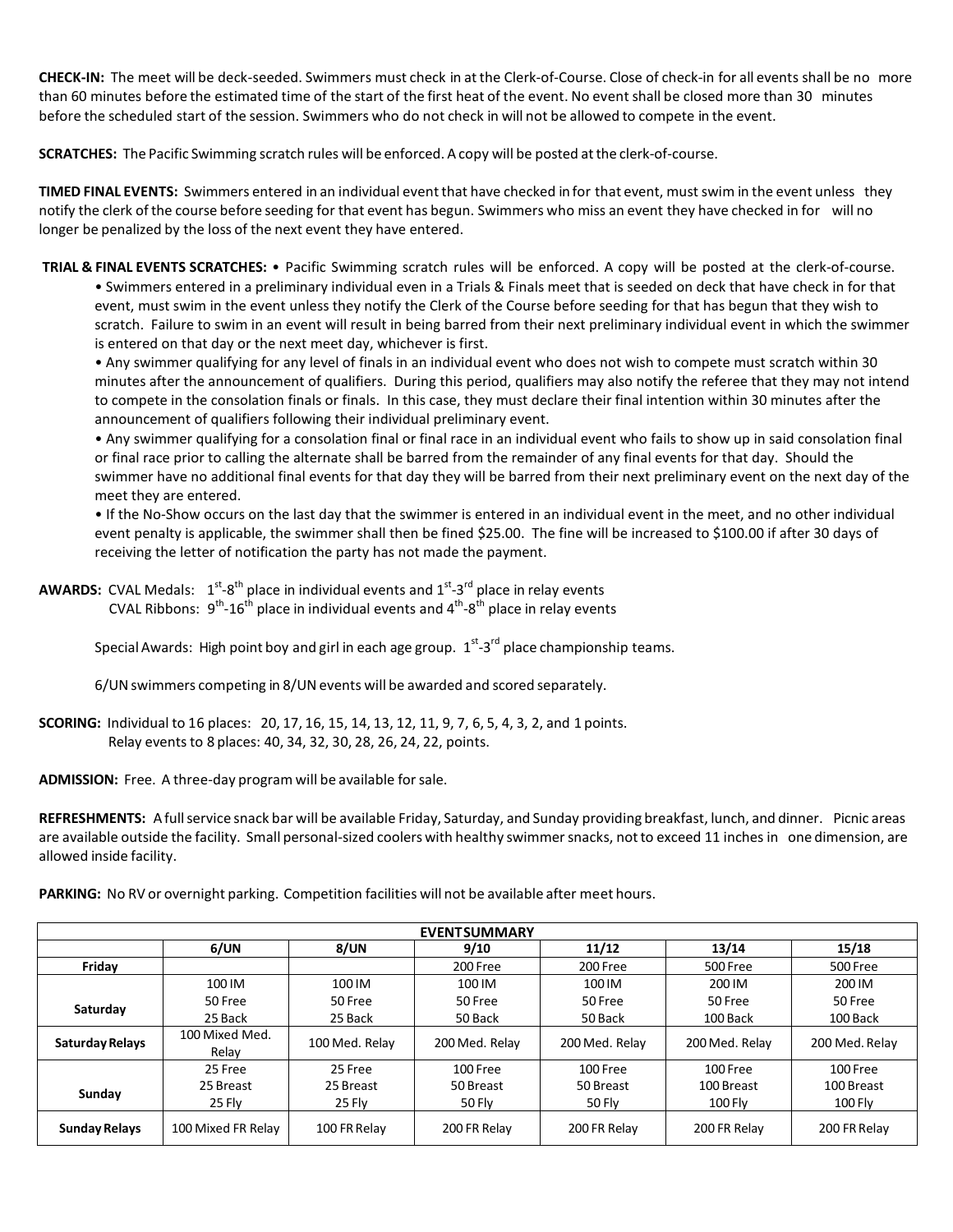#### **SCHEDULEOF EVENTS**

| <b>FRIDAY, AUGUST 8, 2014</b>               |   |                |  |  |  |  |
|---------------------------------------------|---|----------------|--|--|--|--|
| <b>GIRLS</b><br><b>BOYS</b><br><b>EVENT</b> |   |                |  |  |  |  |
|                                             |   | 9-10 200 FREE  |  |  |  |  |
|                                             |   | 11-12 200 FREE |  |  |  |  |
|                                             | h | 13-14 200 FREE |  |  |  |  |
|                                             |   | 15-18 500 FREE |  |  |  |  |

**Swimmers must provide their own lap counters for the 500 Free.**

|              |             | SATURDAY, AUGUST 9, 2014    |              |             | SUNDAY, AUGUST 10, 2014 |
|--------------|-------------|-----------------------------|--------------|-------------|-------------------------|
| <b>GIRLS</b> | <b>BOYS</b> | <b>EVENT</b>                | <b>GIRLS</b> | <b>BOYS</b> | <b>EVENT</b>            |
| 9            | 10          | 9-10 100 IM                 | 51           | 52          | 9-10 100 FREE           |
| 11           | 12          | 11-12 100 IM                | 53           | 54          | 11-12 100 FREE          |
| 13           | 14          | 8/UN 100 IM                 | 55           | 56          | <b>8/UN 25 FREE</b>     |
| 15           | 16          | 13-14 200 IM                | 57           | 58          | 13-14 100 FREE          |
| $17***$      | $18**$      | 15-18 200 IM                | 59**         | $60**$      | 15-18 100 FREE          |
| 19           | 20          | 9-10 50 FREE                | 61           | 62          | 9-10 50 BREAST          |
| 21           | 22          | 11-12 50 FREE               | 63           | 64          | 11-12 50 BREAST         |
| 23           | 24          | <b>8/UN 50 FREE</b>         | 65           | 66          | 8/UN 25 BREAST          |
| 25           | 26          | 13-14 50 FREE               | 67           | 68          | 13-14 100 BREAST        |
| $27**$       | 28**        | 15-18 50 FREE               | 69**         | $70**$      | 15-18 100 BREAST        |
| 29           | 30          | 9-10 50 BACK                | 71           | 72          | 9-10 50 FLY             |
| 31           | 32          | 11-12 50 BACK               | 73           | 74          | 11-12 50 FLY            |
| 33           | 34          | 8/UN 25 BACK                | 75           | 76          | 8/UN 25 FLY             |
| 35           | 36          | 13-14 100 BACK              | 77           | 78          | 13-14 100 FLY           |
| $37**$       | $38**$      | 15-18 100 BACK              | 79 **        | $80**$      | 15-18 100 FLY           |
| 39           | $- -$       | 6/UN 100 MIXED MEDLEY RELAY | $81*$        | $-$         | 6/UN MIXED FREE RELAY   |
| 41           | 42          | 8/UN 100 MEDLEY RELAY       | 83           | 84          | 8/UN 100 FREE RELAY     |
| 43           | 44          | 9-10 200 MEDLEY RELAY       | 85           | 86          | 9-10 200 FREE RELAY     |
| 45           | 46          | 11-12 200 MEDLEY RELAY      | 87           | 88          | 11-12 200 FREE RELAY    |
| 47           | 48          | 13-14 200 MEDLEY RELAY      | 89           | 90          | 13-14 200 FREE RELAY    |
| 49           | 50          | 15-18 200 MEDLEY RELAY      | 91           | 92          | 15-18 200 FREE RELAY    |

**\*6/UN may have only one (1) relay, 4 boys or 4 girls or any combination of boys and girls.**

**All 6/UN and 8/UN events are timed finals events**

**Ribbons and Medalsfor 6/UN and 8/UN are awarded at the starting blocksfollowing the morning relay**

**\*\*Forfinals,the 15/18 age group willsplitinto 15/16 and 17/18 for all events exceptfor the 15/18 relays**.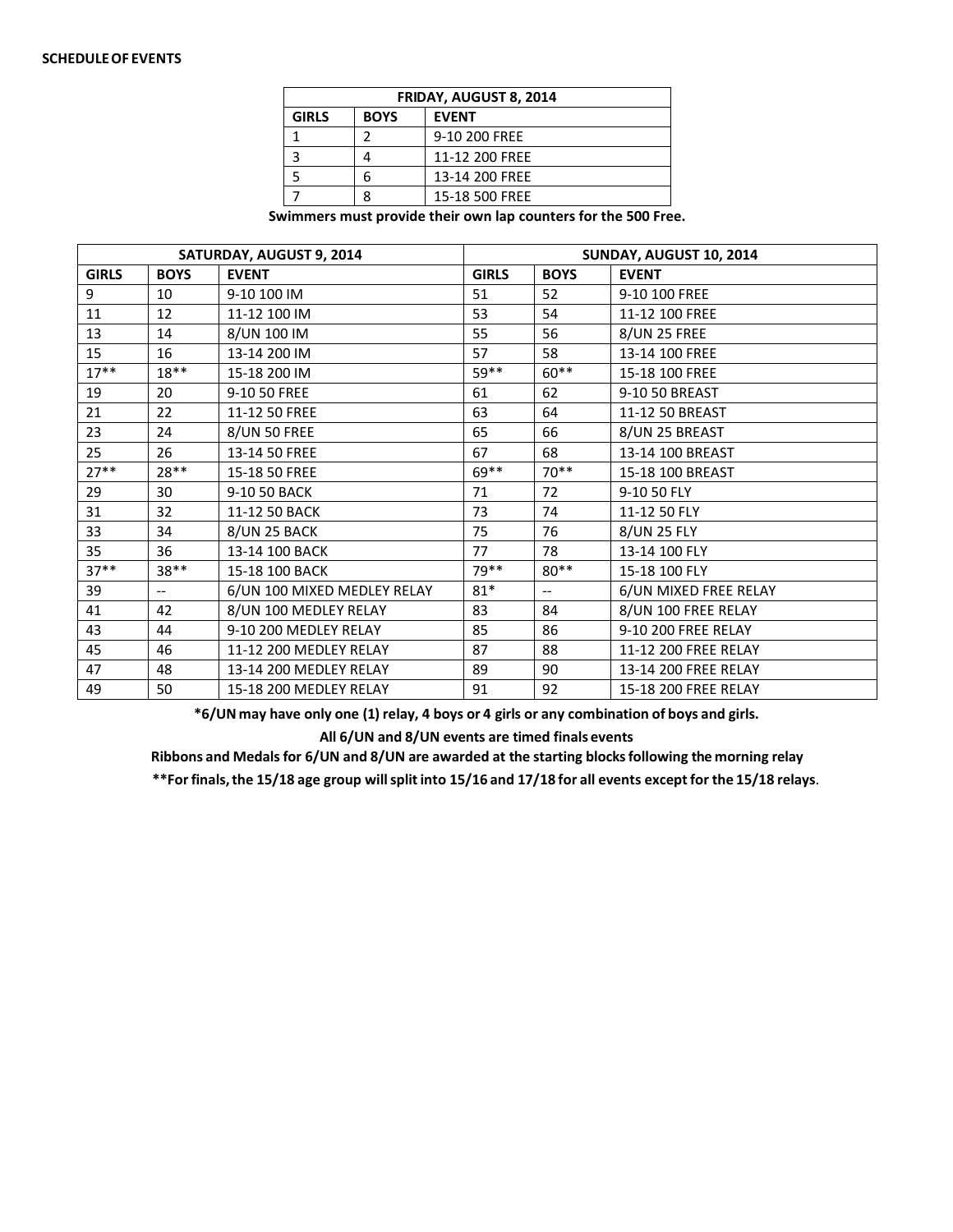|                             | <b>CVAL Championship Closed</b><br><b>Short Course Meet August</b><br>8-10, 2014<br><b>CONSOLIDATED ENTRY CARD</b> |          |    |             |            |                |
|-----------------------------|--------------------------------------------------------------------------------------------------------------------|----------|----|-------------|------------|----------------|
| Name: Last                  |                                                                                                                    | First    |    |             | Initial    | Name: La       |
| Club Abbr.                  | Club Name:                                                                                                         |          |    |             | Unattached | Club Abb       |
| Age                         | Date of Birth<br>$\prime$<br>I                                                                                     |          | \$ | Amount Paid |            | Age            |
|                             | <b>USA Swimming Registration Number:</b>                                                                           |          |    |             |            |                |
|                             |                                                                                                                    |          |    |             |            |                |
| Gender (circle one)<br>Girl | Boy                                                                                                                | AgeGroup |    |             |            | Gend<br>Girl   |
| Event No.                   | Distance & Stroke                                                                                                  |          |    |             | Time       | <b>Event N</b> |
|                             |                                                                                                                    |          |    |             |            |                |
|                             |                                                                                                                    |          |    |             |            |                |
|                             |                                                                                                                    |          |    |             |            |                |
|                             |                                                                                                                    |          |    |             |            |                |
|                             |                                                                                                                    |          |    |             |            |                |
|                             |                                                                                                                    |          |    |             |            |                |
|                             |                                                                                                                    |          |    |             |            |                |
|                             |                                                                                                                    |          |    |             |            |                |
|                             |                                                                                                                    |          |    |             |            |                |
|                             |                                                                                                                    |          |    |             |            |                |
|                             |                                                                                                                    |          |    |             |            |                |
|                             |                                                                                                                    |          |    |             |            |                |
|                             |                                                                                                                    |          |    |             |            |                |
|                             |                                                                                                                    |          |    |             |            |                |
|                             | ) Events x \$2.75 =                                                                                                |          | \$ |             |            |                |
|                             | Participation Fee \$8.00 =<br>Total =                                                                              |          | \$ |             |            | Particip       |
|                             |                                                                                                                    |          | \$ |             |            |                |
| Coach:                      |                                                                                                                    |          |    |             |            | Coach:         |
| Swimmer's                   |                                                                                                                    |          |    |             |            | Swimmer        |
| Address                     |                                                                                                                    |          |    |             |            | Address        |
| Phone # (                   | 1                                                                                                                  |          |    |             |            | Phone #        |
| Email                       |                                                                                                                    |          |    |             |            | Email          |
|                             |                                                                                                                    |          |    |             |            |                |

|                             | <b>CVAL Championship Closed</b><br><b>Short Course Meet August</b><br>8-10, 2014<br><b>CONSOLIDATED ENTRY CARD</b> |            |                          |  |         |  |
|-----------------------------|--------------------------------------------------------------------------------------------------------------------|------------|--------------------------|--|---------|--|
| Name: Last                  |                                                                                                                    | First      |                          |  | Initial |  |
| Club Abbr.                  | Club Name:                                                                                                         | Unattached |                          |  |         |  |
| Age                         | Date of Birth<br>I<br>7                                                                                            |            | <b>Amount Paid</b><br>\$ |  |         |  |
|                             | <b>USA Swimming Registration Number:</b>                                                                           |            |                          |  |         |  |
|                             |                                                                                                                    |            |                          |  |         |  |
| Gender (circle one)<br>Girl | Boy                                                                                                                | AgeGroup   |                          |  |         |  |
| Event No.                   | Distance & Stroke                                                                                                  |            |                          |  | Time    |  |
|                             |                                                                                                                    |            |                          |  |         |  |
|                             |                                                                                                                    |            |                          |  |         |  |
|                             |                                                                                                                    |            |                          |  |         |  |
|                             |                                                                                                                    |            |                          |  |         |  |
|                             |                                                                                                                    |            |                          |  |         |  |
|                             |                                                                                                                    |            |                          |  |         |  |
|                             |                                                                                                                    |            |                          |  |         |  |
|                             |                                                                                                                    |            |                          |  |         |  |
|                             |                                                                                                                    |            |                          |  |         |  |
|                             |                                                                                                                    |            |                          |  |         |  |
|                             |                                                                                                                    |            |                          |  |         |  |
|                             |                                                                                                                    |            |                          |  |         |  |
|                             |                                                                                                                    |            |                          |  |         |  |
|                             |                                                                                                                    |            |                          |  |         |  |
|                             | ) Events x \$2.75 =                                                                                                |            | \$                       |  |         |  |
|                             | Participation Fee \$8.00 =                                                                                         |            | \$                       |  |         |  |
|                             | Total =                                                                                                            |            | \$                       |  |         |  |
| Coach:                      |                                                                                                                    |            |                          |  |         |  |
| Swimmer's<br>Address        |                                                                                                                    |            |                          |  |         |  |
| Phone # (                   | )                                                                                                                  |            |                          |  |         |  |
| Fmail                       |                                                                                                                    |            |                          |  |         |  |

| Name: Last                  |                                          | First             |    |  | Initial            |  |
|-----------------------------|------------------------------------------|-------------------|----|--|--------------------|--|
| Club Abbr.                  | Club Name:                               |                   |    |  | Unattached         |  |
| Age                         | Date of Birth                            |                   |    |  | <b>Amount Paid</b> |  |
|                             | $\overline{I}$                           | $\prime$          | \$ |  |                    |  |
|                             | <b>USA Swimming Registration Number:</b> |                   |    |  |                    |  |
|                             |                                          |                   |    |  |                    |  |
| Gender (circle one)<br>Girl | Boy                                      | <b>Age Group</b>  |    |  |                    |  |
| Event No.                   |                                          | Distance & Stroke |    |  | Time               |  |
|                             |                                          |                   |    |  |                    |  |
|                             |                                          |                   |    |  |                    |  |
|                             |                                          |                   |    |  |                    |  |
|                             |                                          |                   |    |  |                    |  |
|                             |                                          |                   |    |  |                    |  |
|                             |                                          |                   |    |  |                    |  |
|                             |                                          |                   |    |  |                    |  |
|                             |                                          |                   |    |  |                    |  |
|                             |                                          |                   |    |  |                    |  |
|                             |                                          |                   |    |  |                    |  |
|                             |                                          |                   |    |  |                    |  |
|                             |                                          |                   |    |  |                    |  |
| $\overline{ }$              | ) Events x \$2.75 =                      |                   | \$ |  |                    |  |
|                             | Participation Fee \$8.00 =               |                   | \$ |  |                    |  |
| Total =<br>\$               |                                          |                   |    |  |                    |  |
| Coach:                      |                                          |                   |    |  |                    |  |
|                             |                                          |                   |    |  |                    |  |
| Swimmer's                   |                                          |                   |    |  |                    |  |
| Address                     |                                          |                   |    |  |                    |  |